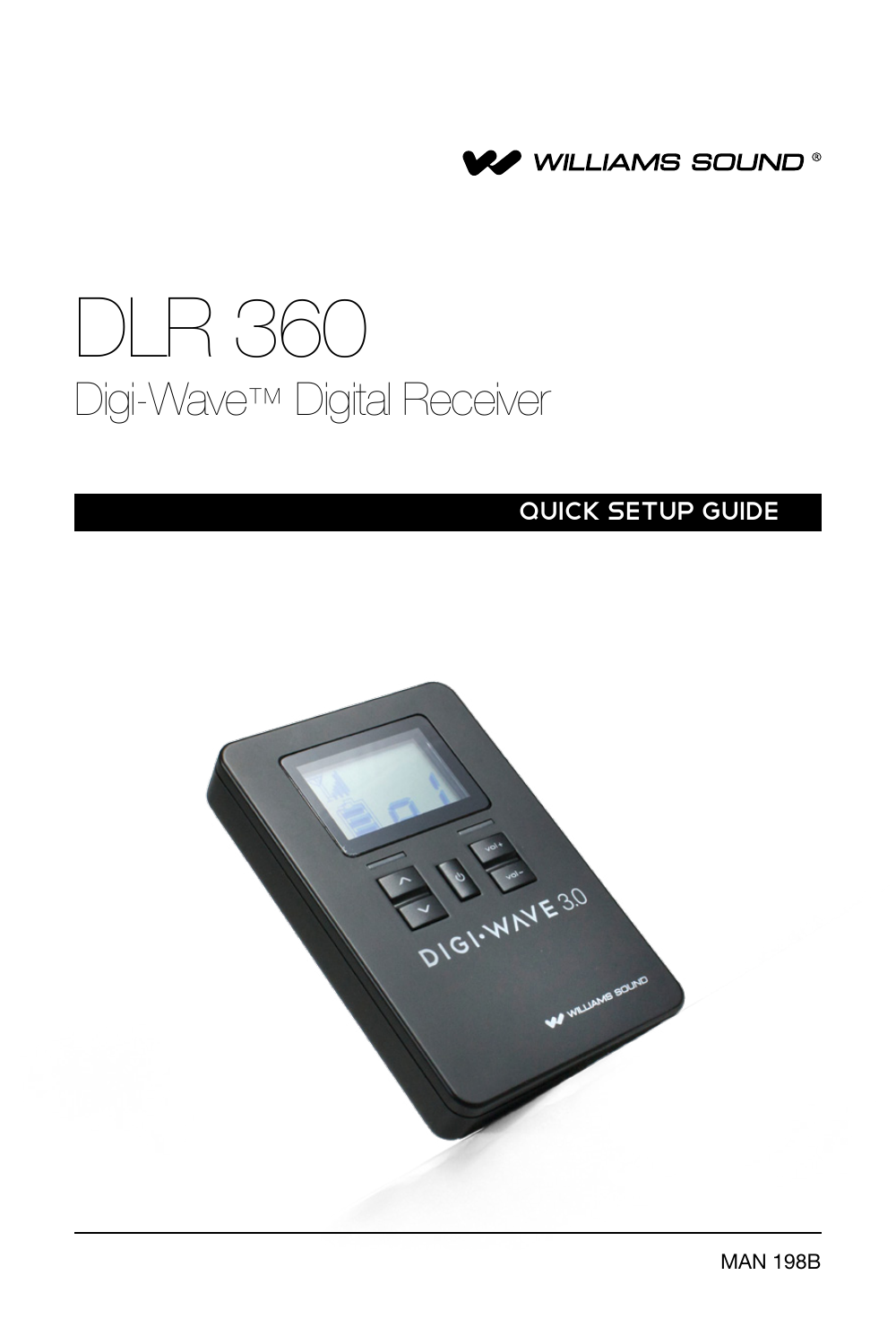# **Safety Information Hearing Safety CAUTION!**

This product is designed to amplify sounds to a high volume. To protect your hearing and the hearing of others:

- 1. Make sure the unit is OFF or the volume is turned down before putting on the earphones.
- 2. Set volume level at the minimum setting you need to hear.
- 3. Do not allow children or other unauthorized persons to have access to this product.

### **Battery Safety** A CAUTION!

Do not attempt to recharge alkaline or other non-rechargeable batteries, which may explode, release dangerous chemicals, cause burns, or cause other serious harm to the user or product. To reduce the risk of fire or burns, do not crush, puncture, short contacts, or expose to temperatures above 140F (60C). Replace only with battery types designated for this product. Recycle or dispose of properly.

## **CAUTION!**

To prolong battery life, do not leave unit(s) in charger/dock for extended periods of time (i.e. 6 months or more). Remove the transmitter/receiver from the charger/dock and allow it to fully discharge periodically.

### **Medical Device Safety CAUTION!**

Before using this product with a pacemaker or other implantable medical device, consultant your physician or the manufacturer of the device to make sure that you are using this product in accordance

with their safety guidelines.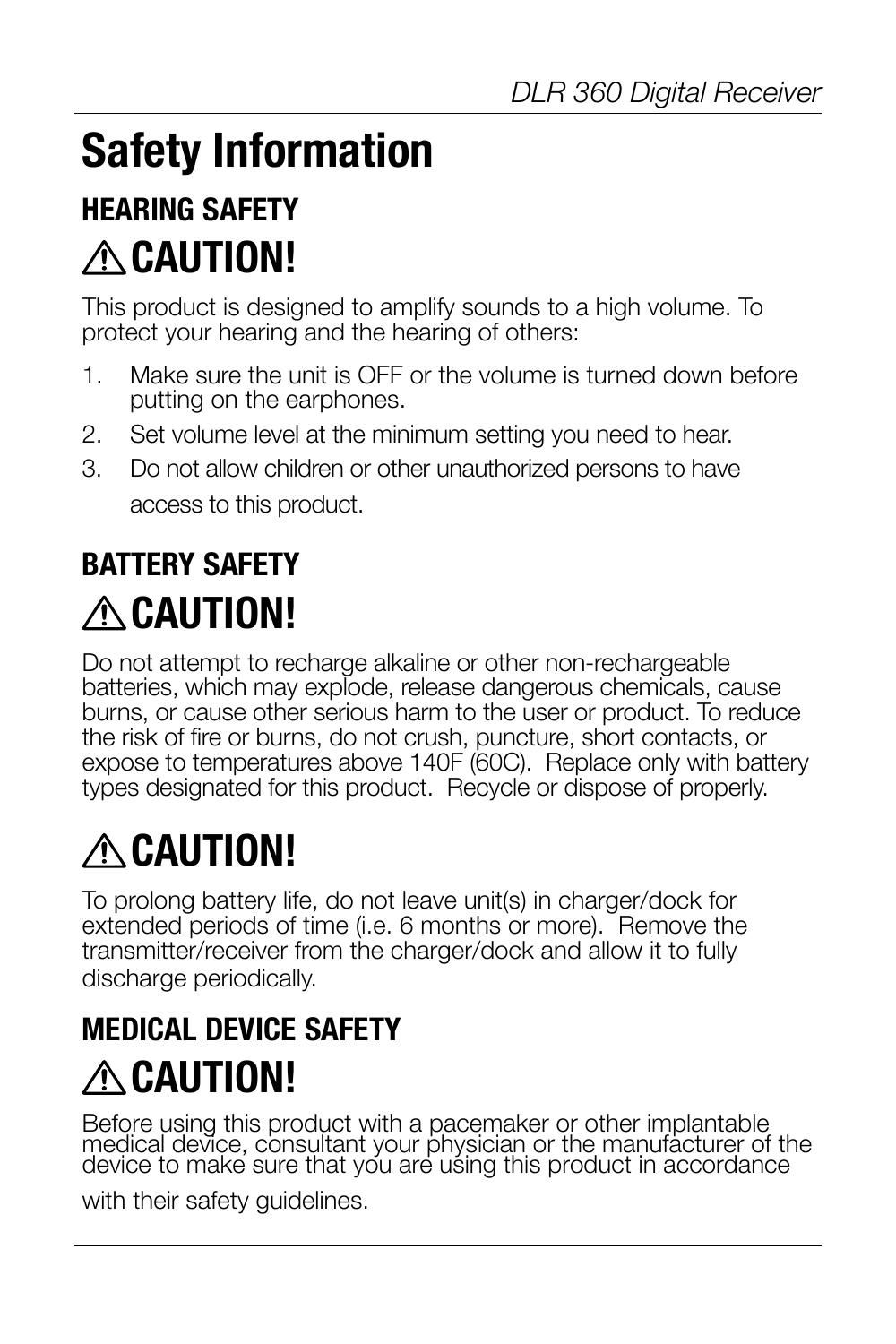# **Operating Instructions**

The DLR 360 receiver is compatible with Williams Sound model DLT 300 transceiver only.

- 1. One DLT 300 assigned as the Master must be on.
- 2. Insert two AAA batteries into the DLR. Be sure to observe correct polarity. If NiMH rechargeable batteries are being used, change the battery type switch from "ALK" to "NiMH". *Failure to match battery type with the switch may cause damage to the unit.*
- 3. Power on by holding the power button for 3 sec.
- 4. If the DLT 300 is in one-way/interpretation mode, the DLR will seek an active DLT. Press the **^** or **v** button to seek the active DLT channel. If the DLT is in twoway mode, group must be selected (step 5).
- 5. To change group, push the **^** or **v** button until the correct group is displayed. It can take up to 5 seconds for the DLR to sync with the DLT.
- 6. The antenna symbol will flash if not synched with a DLT 300. When synched, the antenna symbol stays on. When the TALK button is pushed on the DLT, signal strength bars show up on the DLR.
- 7. If the units are synched, briefly push the power button to show group assigned, 0 to 99.
- 8. To change volume level, press "vol+" or "vol-" button.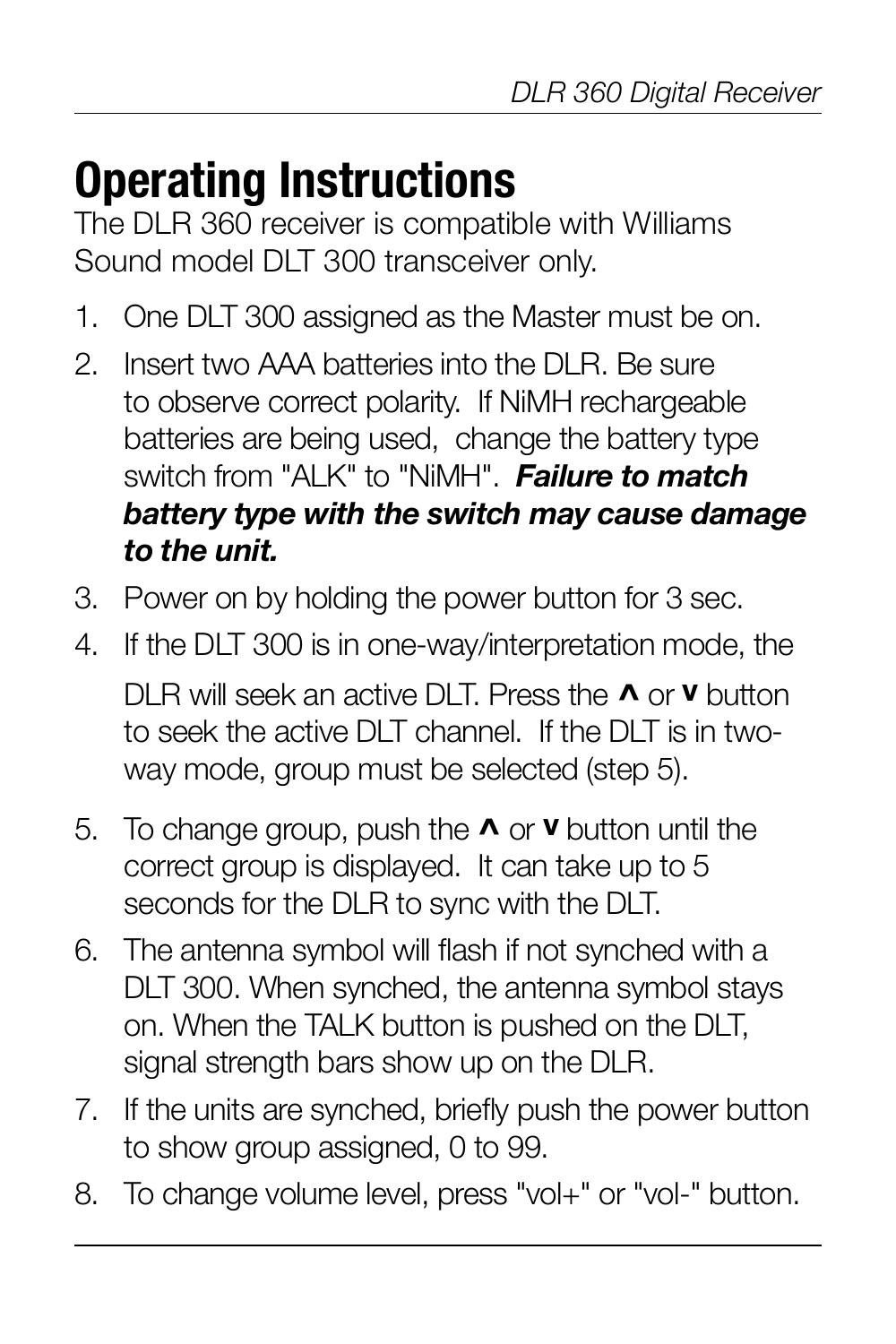Display will show "VOLUME" and number "0"-"30".

- 9. Users can listen using the speaker on the back of the DLR - or by plugging in stereo or mono earphones into the jack (which defeats the speaker operation).
- 10. Low battery is indicated by no bars inside the battery symbol on the display, and the battery symbol flashes.
- 11. The DLR will automatically power down after 5 minutes if not synched with a DLT.
- 12. The RED LED blinks when charging; the GREEN LED glows solid when charged (use NiMH batteries only).

#### **Controls and Connectors** CONNECTOR

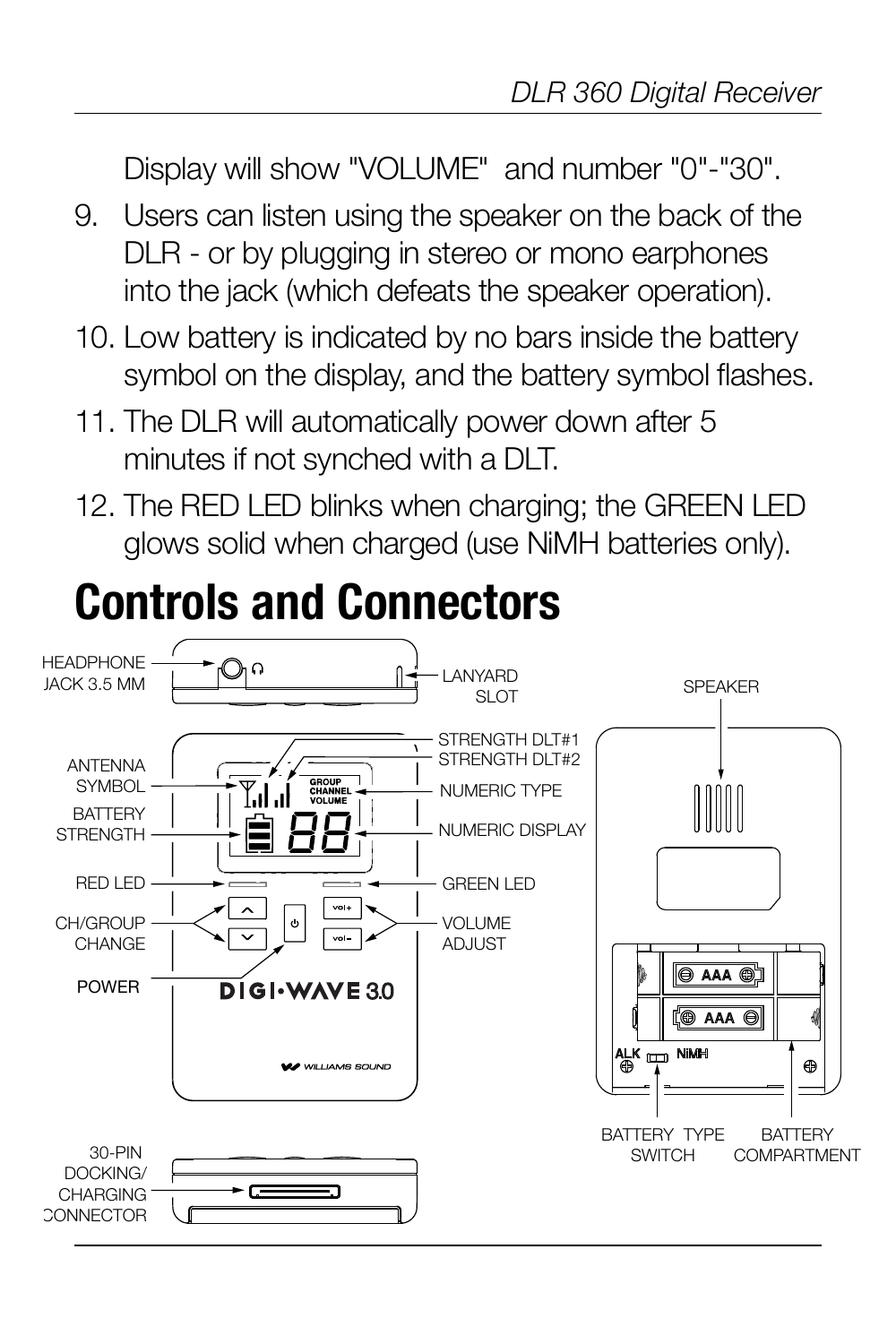# **Specifications**

| Battery type          | (2) AAA, Alkaline or NiMH                                                                                             |
|-----------------------|-----------------------------------------------------------------------------------------------------------------------|
| <b>Battery life</b>   | Alkaline Disposable: Up to 24 hrs<br>NiMH Rechargeable: Up to 18 hrs                                                  |
| Groups (Channels)     | Up to 15 simultaneous groups<br>(1-wav mode)<br>Up to 4 simultaneous groups<br>(2-way mode)                           |
| Operating frequencies | 2.4 GHz (ISM band); 2402 - 2476 MHz<br><b>FHSS</b>                                                                    |
| Speaker               | Internal speaker (disabled when<br>headphone jack is engaged)                                                         |
| Indicators            | LCD (Group, channel, volume level,<br>battery level, received signal strength)<br>Red LED-charging, Green LED-charged |
| Approvals             | FCC, Industry Canada, CE, RoHS, WEEE,<br><b>RCM</b>                                                                   |
| Warranty              | 2 years parts and labor (90 days on most<br>accessories).                                                             |

\*Depending on environmental conditions

NOTE: SPECIFICATIONS SUBJECT TO CHANGE WITHOUT NOTICE

## **Recycling Instructions**

#### Help Williams Sound protect the environment!



Please do not dispose of equipment or used batteries in the household trash. Take the equipment to an electronics recycling center or return to the factory. Take batteries to a retail or community recycling location.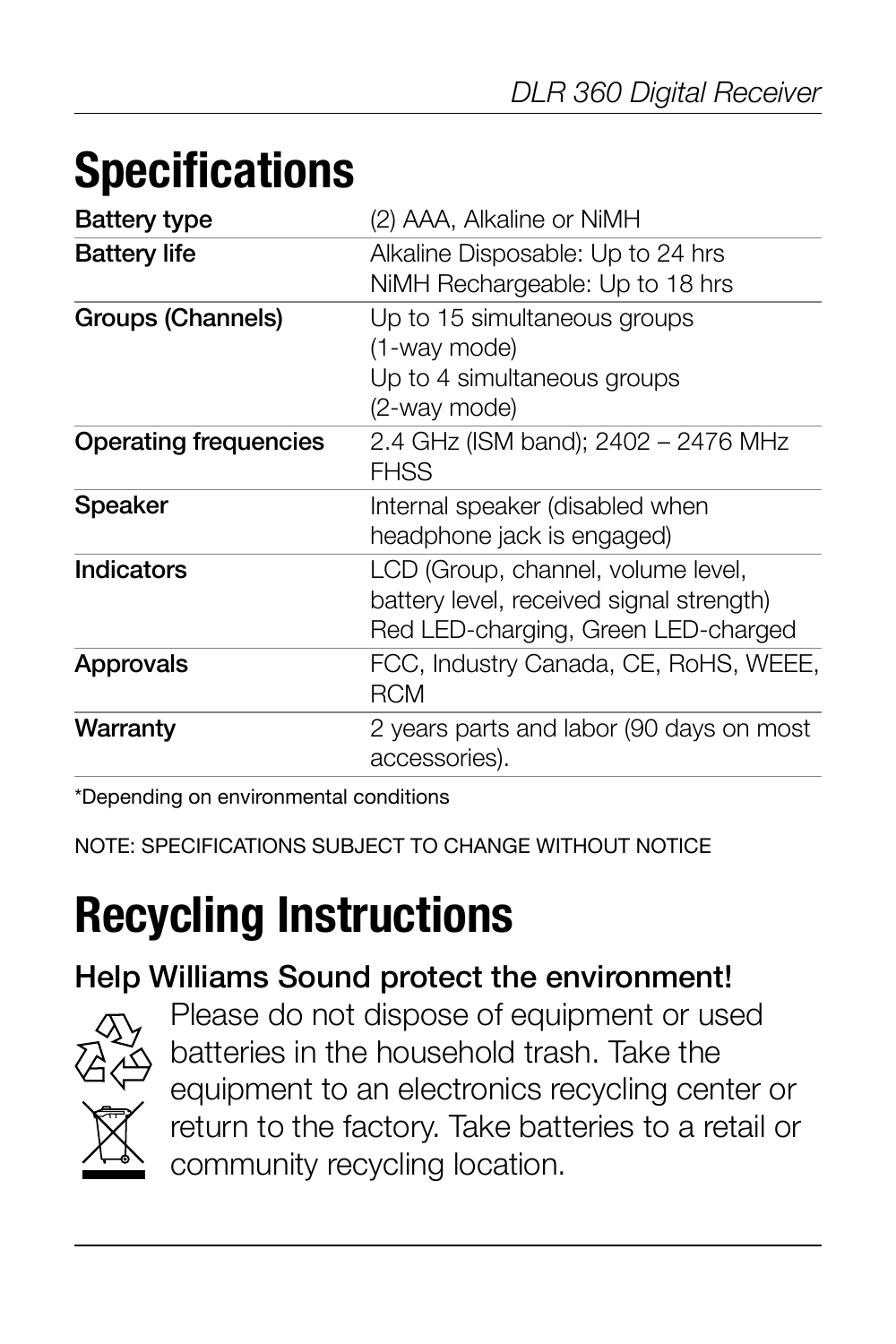# **Limited Warranty**

Williams Sound products are engineered, designed and manufactured under carefully controlled conditions to provide you with many years of reliable service. Williams Sound warrants the DLR 360 receiver against defects in materials and workmanship for two (2) years. During the first two years from the purchase date, we will promptly repair or replace the DLR 360 receiver.

Earphones, headphones, cables, carry cases, and all other accessory products carry a 90-day warranty.

WILLIAMS SOLIND HAS NO CONTROL OVER THE CONDITIONS UNDER WHICH THIS PRODUCT IS USED. WILLIAMS SOUND, THEREFORE, DISCLAIMS ALL WARRANTIES NOT SET FORTH ABOVE, BOTH EXPRESS AND IMPLIED, WITH RESPECT TO THE DLR 360 RECEIVER, INCLUDING BUT NOT LIMITED TO, ANY IMPLIED WARRANTY OF MERCHANTABILITY OR FITNESS FOR A PARTICULAR PURPOSE. WILLIAMS SOUND SHALL NOT BE LIABLE TO ANY PERSON OR ENTITY FOR ANY MEDICAL EXPENSES OR ANY DIRECT, INCIDENTAL OR CONSEQUENTIAL DAMAGES CAUSED BY ANY USE, DEFECT, FAILURE OR MALFUNCTION OF THE PRODUCT.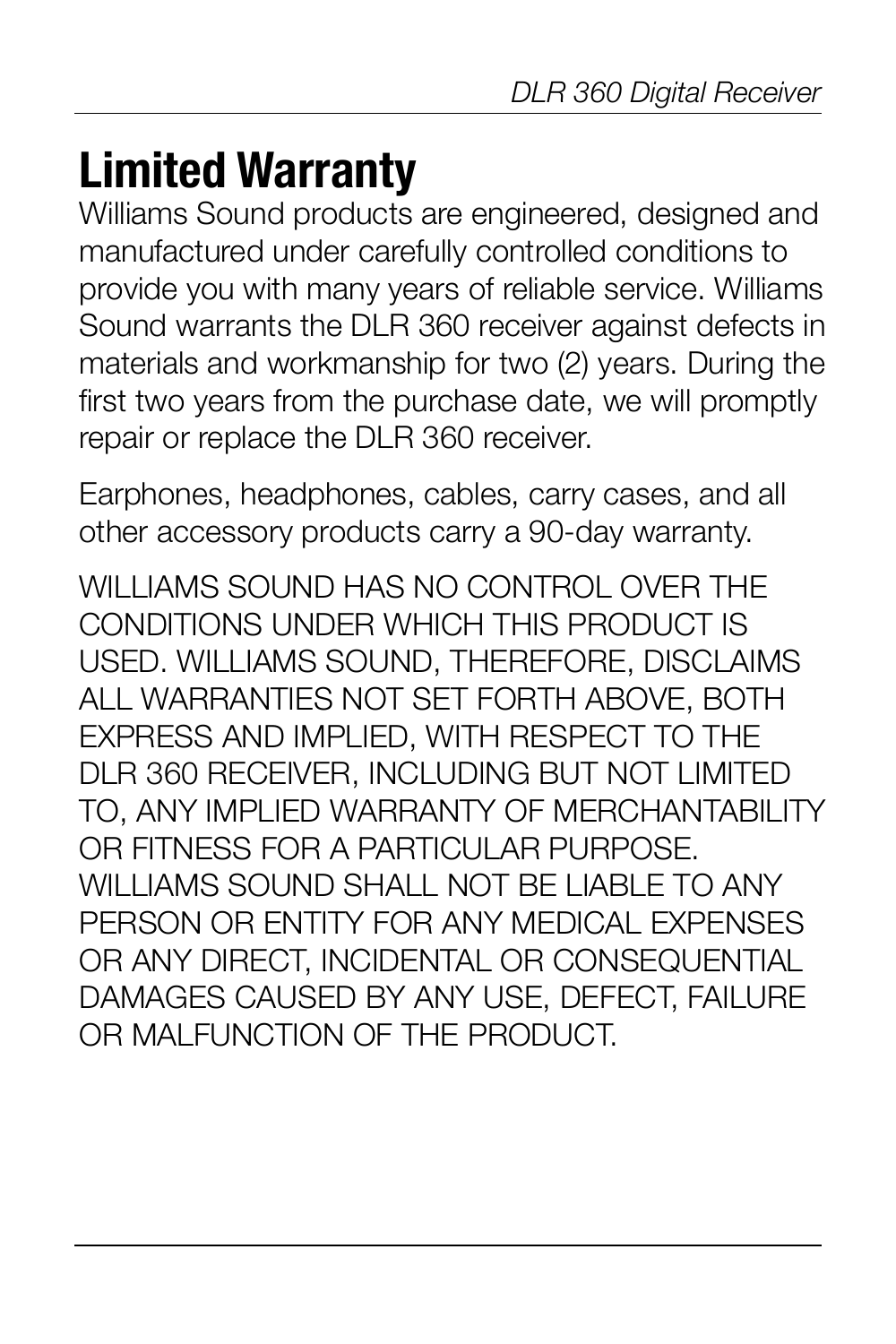This device complies to "RSS-Gen Issue 2 June 2007" for Industry Canada and FCC part 15.105(b) for the United States.

Operation is subject to the following two conditions: (1) this device may not cause interference, and (2) this device must accept any interference, including interference that may cause undesired operation of the device.

This device complies with ICES-003 class B. Test data is available from the manufacturer on request.

This device complies with FCC part 15.105 (b)

FCC RF Radiation Exposure Statement:

This equipment complies with FCC RF radiation exposure limits set forth for an uncontrolled environment. This equipment is a handheld device and should be maintained with a minimum safety distance of 20 cm from the antenna. This transmitter must not be co-located or operated in conjunction with any other antenna or transmitter.

Note: FCC regulations, section 15.21, requires the user to comply with the rules of transmitter operation. Any changes or modifications made by the user not expressly approved for compliance may result in the loss of all privileges and authority to operate the equipment.